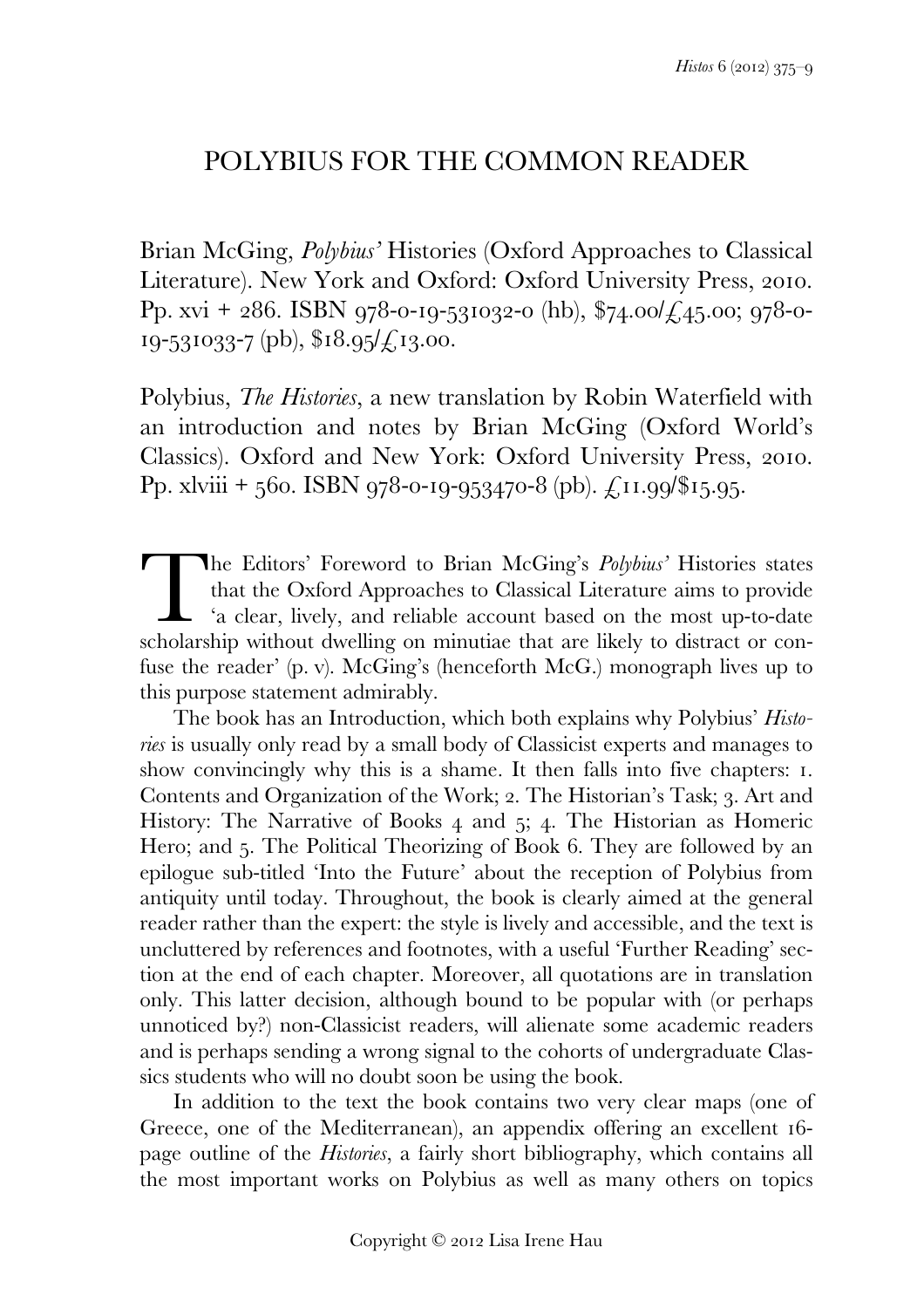touched on in the book, and a list of 'Prominent Persons', both in Polybius' narrative and otherwise mentioned in the monograph. All of this extra material will be very helpful for the reader new to Polybius (and perhaps to Classics), and the outline of the *Histories* will also be a useful tool for more seasoned scholars using passages of that work in their research.

 The five chapters all do pretty much what it says on the tin. The least successful is Chapter 1, probably because this is the one with the broadest scope, and where McG. has consequently had to compromise the most while walking the thin line between oversimplifying and providing too much information. Any judgement on such a matter is necessarily subjective, but for my taste there is too much detailed information in the sections on 'Polybius' Standard Procedure' (pp. 18–20) and 'Programmatic Statements' (pp. 20–26), whereas the section on 'Other Narrative Pauses' (pp.  $38-44$ ) feels like a hotchpotch of examples of different kinds of narrative pauses without enough interpretative comments or explicit theoretical framework to make the point of the section clear. In the section 'Character Sketches' (pp.  $26-38$ ) McG, gives a lot of weight to the Homeric tradition of character description, but says hardly anything about the practices of Polybius' historiographical predecessors, which I think slightly skews the picture of Polybius' place in Greek historiography. These are all minor quibbles, though; it is clearly impossible to include everything in such an introductory chapter, and different scholars have different priorities.

 Polybius' predecessors get their own section at the beginning of Chapter  $\alpha$  (pp. 52–66). Sensibly for a book aimed at non-specialist readers it focuses on the three extant classical historiographers and it has sensible things to say about Polybius' debt to them. It would have been nice to see more of an indication that what survives is only the tip of the iceberg of an enormous body of historiographical material linking Polybius with his classical predecessors, but this is difficult to do without getting into complex discussion of fragmentary works that might well frighten off the uninitiated. After this section Chapter 2 has intelligent and useful things to say about Polybius' purpose and intended readership, an excellent discussion of his famous analysis of the causes of the Second Punic War, and a good treatment of geography, polemics and speeches in the *Histories*.

Chapter 3 manages to use basic narratological concepts (focalisation, narrator–narratee, proleptic and analeptic statements, temporal displacement) to analyse Polybius without making the approach seem anything but straightforward and natural. This works well as sort of a 'light' introduction to narratology, and I certainly cannot imagine any readers unfamiliar with this approach objecting to this chapter on account of its theoretical complexity. (I would personally object to the direct identifications Polybius = narrator and we, the readers = narratee, but the jury is still out on this par-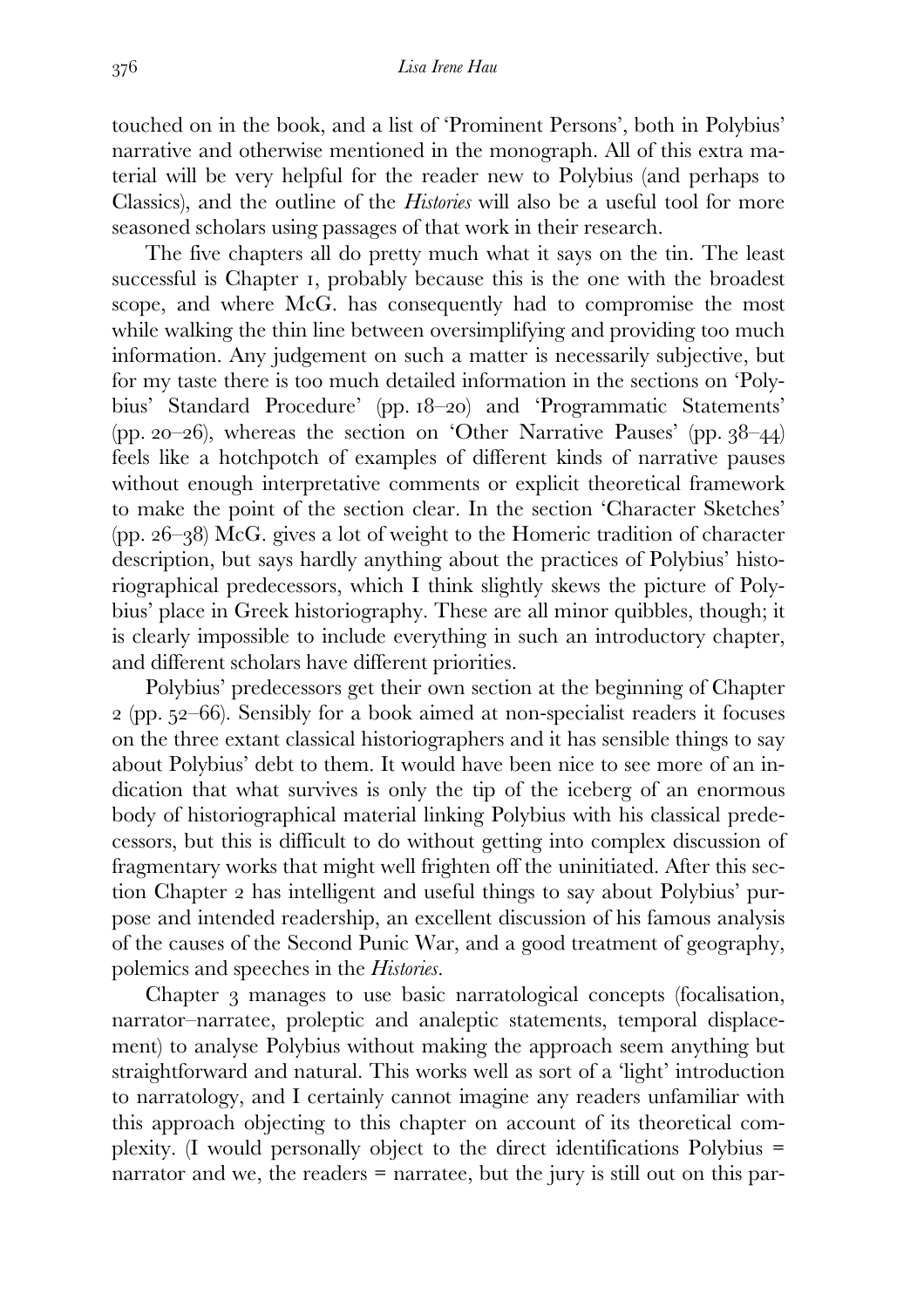ticular issue with regard to ancient historiography). A slightly more explicit introduction of the use of narratology in scholarship on ancient historiography, akin to what Simon Hornblower did in his 1994 article on a narratological approach to Thucydides, would have been useful, but has probably been consciously avoided for fear of frightening away readers unused to explicit use of theory. For those interested, the standard works on narratology appear under 'Further Reading', although Hornblower's article is conspicuous by its absence (which is particularly odd as Rood's 1998 monograph *Thucydides: Narrative and Explanation* figures). For the reader new to Classics, or to reading ancient historiography as anything but a convenient source for ancient history, this chapter is an excellent introduction to the value of a narrative approach to the genre (especially the excellent conclusion pp.  $126-7$ , and the methodology commonly used. For more experienced readers it will feel patronisingly over-detailed.

Chapter  $\alpha$  is my favourite chapter in the book. It discusses Polybius' life, but rather than giving a traditional biographical interpretation of the *Histories* on a basis of a birth-to-death account of Polybius' life it focuses from the beginning on the history of the age—mainly the relationship between Rome and Greece and their changing policies towards each other—and considers Polybius' life on this background. It concludes with 20 pages on the muchdebated topic of Polybius' personal views on Rome and its conquest of Greece and the Hellenistic kingdoms. Refreshingly, about half of this discussion centres on Polybius' moral and political evaluation not of Rome, but of Greece, Macedon, Seleucia, and Egypt; the second half focuses more traditionally on his evaluation of Rome, sub-divided into 'Roman Decline?' and 'The Nature of Roman Rule after 167 BCE. McG. has many intelligent things to say about Polybius' views of both Rome and the Greek world, some of them provocative, and this section of the book will be useful and interesting for the Polybian novice and the involved scholar alike.

Chapter  $5$  is also very good. It begins with a brief, clear summary of Polybius' *anakyklosis* theory, then continues to summarise Polybius' account of the mixed constitution of Rome and discuss its validity as a description of the Roman reality, before looking for its application elsewhere in the *Histories*. McG. offers an overall positive reading of Polybius here, arguing that his mixed constitution is a valid description of the Roman political system, that it fits into the *anakyklosis* rather than contradicts it, and that the *anakyklosis* can be seen at work in numerous places throughout the *Histories,* but that Polybius 'was simply too practical a thinker to feel it necessary to fit all the details of history into a theoretical straitjacket'  $(p. q4)$ . In every case McG.

 $\overline{a}$ 

<sup>&</sup>lt;sup>1</sup> 'Narratology and Narrative Techniques in Thucydides', in id., ed., *Greek Historiogra* $phy$  (Oxford 1994) 131–66.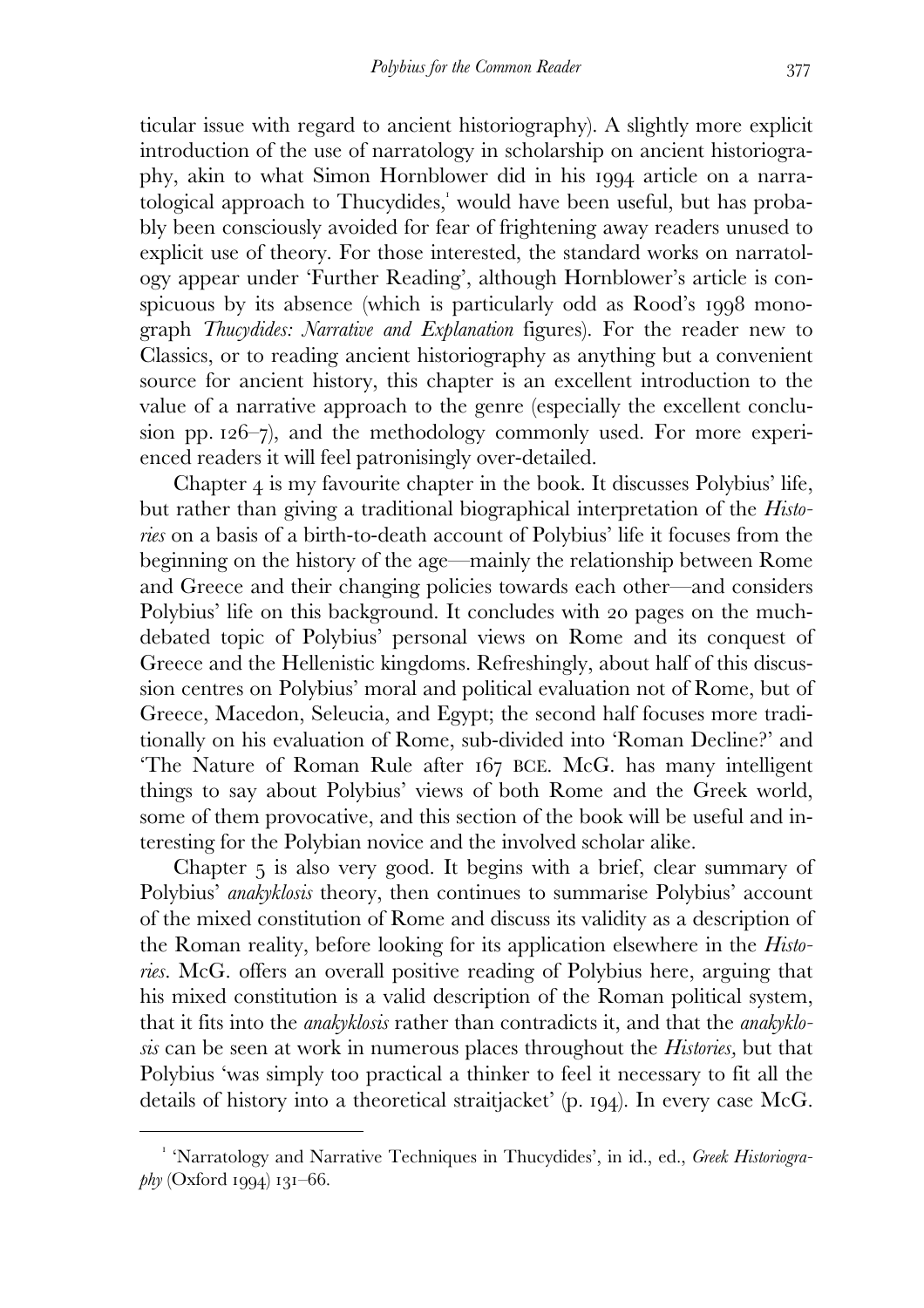identifies the thought of decline as central to Polybius' political theorizing. The chapter ends, a bit incongruously, with a section on 'Fate/chance (*Tychê*)' in Polybius. Here McG. sets out the time-honoured problem of Polybius' view of *tychê* and provides his own very sensible and largely rhetorical explanation for it. This chapter will be eminently useful for first-time readers of Polybius and even has much to say to more seasoned Polybianists. If anything can be criticised, it is the tendency to downplay the problems and inconsistencies in Polybius' account, but this practice will no doubt smooth the road for novice readers, and is in any case perhaps often closer to the way that the practical-minded Polybius wanted to be read: with an application of common sense and reasonable intelligence rather than with the mercilessly scrutinising eye of a 20th- or 21st-century philosopher.

 The Epilogue traces the reception of Polybius from his own time until today, pausing on the way to offer an extended comparison of a passage from Polybius with its derived passage in Livy and draw some astute conclusions about what this sort of exercise can tell us about Polybius' interests and working methods. The section on Constantinople (pp.  $209-11$ ) gives an admirably clear overview of the oldest surviving Polybian manuscripts and how they seem to have come into being. The following section, on Polybius' influence on the modern world (pp.  $212-22$ ), particularly on the American Constitution, is excellent for giving the reader a glimpse of the contemporary relevance of this ancient author. Fascinatingly, the chapter (and book) ends with a brief mention of renewed use of Polybius by 21st-century political theorists, something that is likely to be news even to scholars who regularly work on this often neglected author.

 Overall, this book sets out all main areas of Polybian scholarship well and on the whole strikes a good balance between summarizing Polybius, explaining the problems debated by scholars, and expressing the author's own views on both. It is an excellent introduction to Polybius for any reader unfamiliar with him and also contains some arguments of interest for Polybian scholars.

\*

The introduction to the Oxford World's Classics translation of Polybius' *Histories* is recognisably written by the same author as the monograph just reviewed: it goes through many of the same topics under similar headings and, apart from the historical overview right at the beginning of the period covered by the *Histories*, reads like an abbreviated version of the book. This is not a bad thing: such an abbreviated version is exactly what readers of the translation are likely to need, and if they want further information, they can